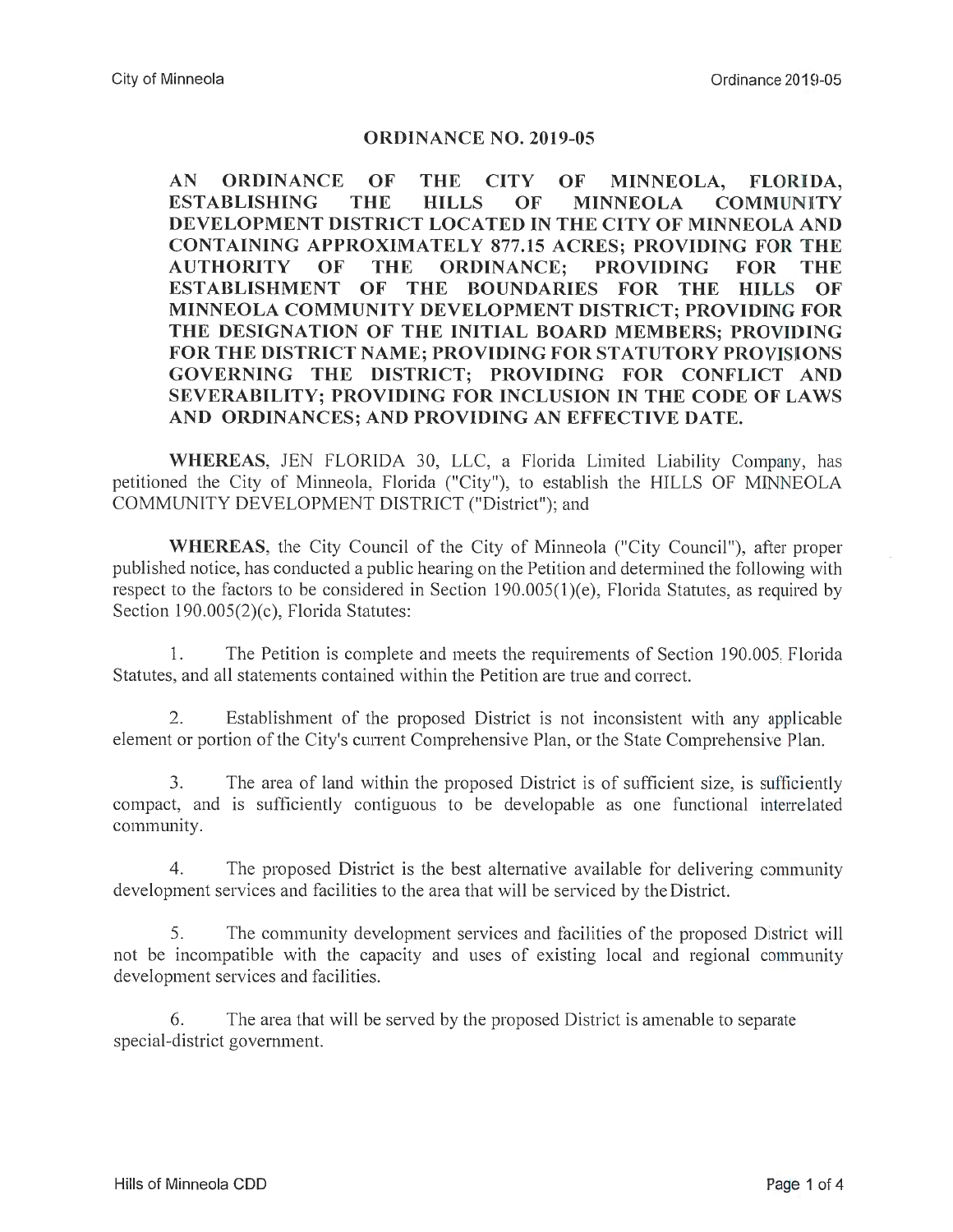WHEREAS, it is the policy of this State, as provided for in Section 190.002(2)(c), Florida Statutes, that the exercise by any independent district of its powers as set forth by uniform general law comply with all applicable governmental laws, rules, regulations, and policies governing planning and permitting of the development to be serviced by the district , to ensure that neither the establishment nor operation of such district is a development order under Chapter 380, Florida Statutes, and that the district so established does not have any zoning or permitting powers governing development; and

**WHEREAS,** Section 190.004(3), Florida Statutes, provides that all governmental planning, environmental, and land development laws, regulations, and ordinances apply to all development of the land within a community development district. Community development districts do not have the power of a local government to adopt a comprehensive plan, building code, or land development code, as those terms are defined in the Local Government Comprehensive Planning and Land Development Regulation Act, Chapter 163, Part II, Florida Statutes. A district shall take no action which is inconsistent with applicable comprehensive plans, ordinances, or regulations of the applicable local general-purpose government.

## **NOW, THEREFORE, BE IT ORDAINED BY THE CITY COUNCIL OF THE CITY OF MINNEOLA, FLORIDA:**

#### **Section One:** Findings

The foregoing recitals and findings are true and correct and are hereby incorporated as if fully set forth herein.

#### **Section Two:** Authority for Ordinance

This Ordinance is adopted pursuant to Section 190.005(2), Florida Statutes, and other applicable provisions of law governing municipal ordinances.

**Section Three:** Establishment of the Hills of Minneola Community Development District The Hills of Minneola Community Development District is hereby established within the boundaries of the real property described in Exhibit "A" attached hereto and incorporated by reference herein.

# **Section Four:** Designation of Initial Board Members

The following five (5) persons are herewith designated to be the initial members of the Board of Supervisors for the District:

- 
- 
- 3. Jennifer Jerman
- 1. Richard A. Jerman 4. Christopher Gardner
- 2. Denver Marlow 5. Charles Capehart

# **Section Five:** District Name

The community development district herein established shall henceforth be known as the "Hills of Minneola Community Development District."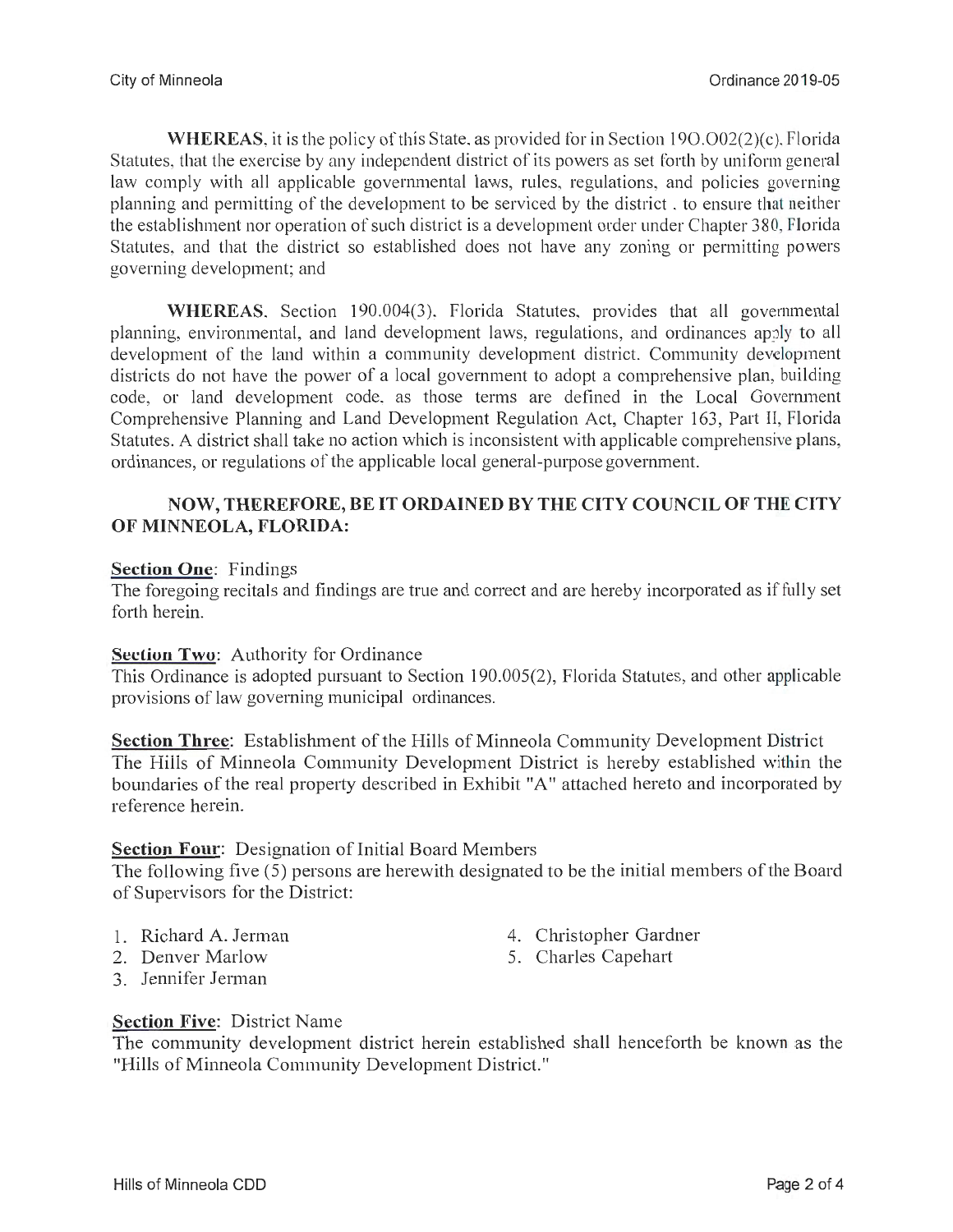## **Section Six:** Statutory Provisions Governing the District

The Hills of Minneola Community Development District shall be governed by the provisions of Chapter 190, Florida Statutes, and all other applicable general and local laws.

## **Section Seven:** Consent to Special Powers

Upon the effective date of this Ordinance, the Hills of Minneola Community Development District will be duly and legally authorized to exist and exercise all of its powers as set forth in Sections 190.012(1) and 190.012(2)(a), Florida Statutes, and as otherwise provided by law.

#### **Section Eight:** Obligations of District

No bond, debt, or other obligation of the District, nor any default thereon, shall constitute a debt, obligation, or burden of the City.

#### **Section Nine:** Notice to Subsequent Purchasers

All contracts for the sale of property within the District must comply with the disclosure requirements set f01ih in Section 190.048, Florida Statutes. The District shall also comply with the public financing disclosure requirements set forth in Section 190.009, Florida Statutes.

#### **Section Ten:** Notice of Establishment of District

Within thirty (30) days after the effective date of this Ordinance, the District shall cause to be recorded among the Official Records of Lake County a "Notice of Establishment of the Hills of Minneola Community Development District" in accordance with the requirements of Section 190.0485, Florida Statutes. In addition, within thirty (30) days of the adoption of this Ordinance, the District shall cause the documents specified in Section 189.016(1), Florida Statutes, to be forwarded to the Florida Department of Economic Opportunity.

# **Section Eleven:** Conflict and Severability

In the event this Ordinance conflicts with any other ordinance of the City of Minneola or other applicable law, the more restrictive shall apply. If any phrase or portion of this Ordinance is held invalid or unconstitutional by any court of competent jurisdiction, such portion shall be deemed a separate, distinct, and independent provision and such holding shall not affect the validity of the remaining portion.

# **Section Twelve:** Inclusion in Code of Laws and Ordinances

The provisions of this Ordinance shall become and be made a part of the Code of Laws and Ordinances of the City of Minneola, Florida. The sections of the Ordinance may be renumbered or relettered to accomplish such, and the word "ordinance" may be changed to "section," "article," or any other appropriate word.

#### **Section Thirteen:** Effective Date

This Ordinance shall become effective immediately upon its passage by the City Council and the signature of the Mayor.